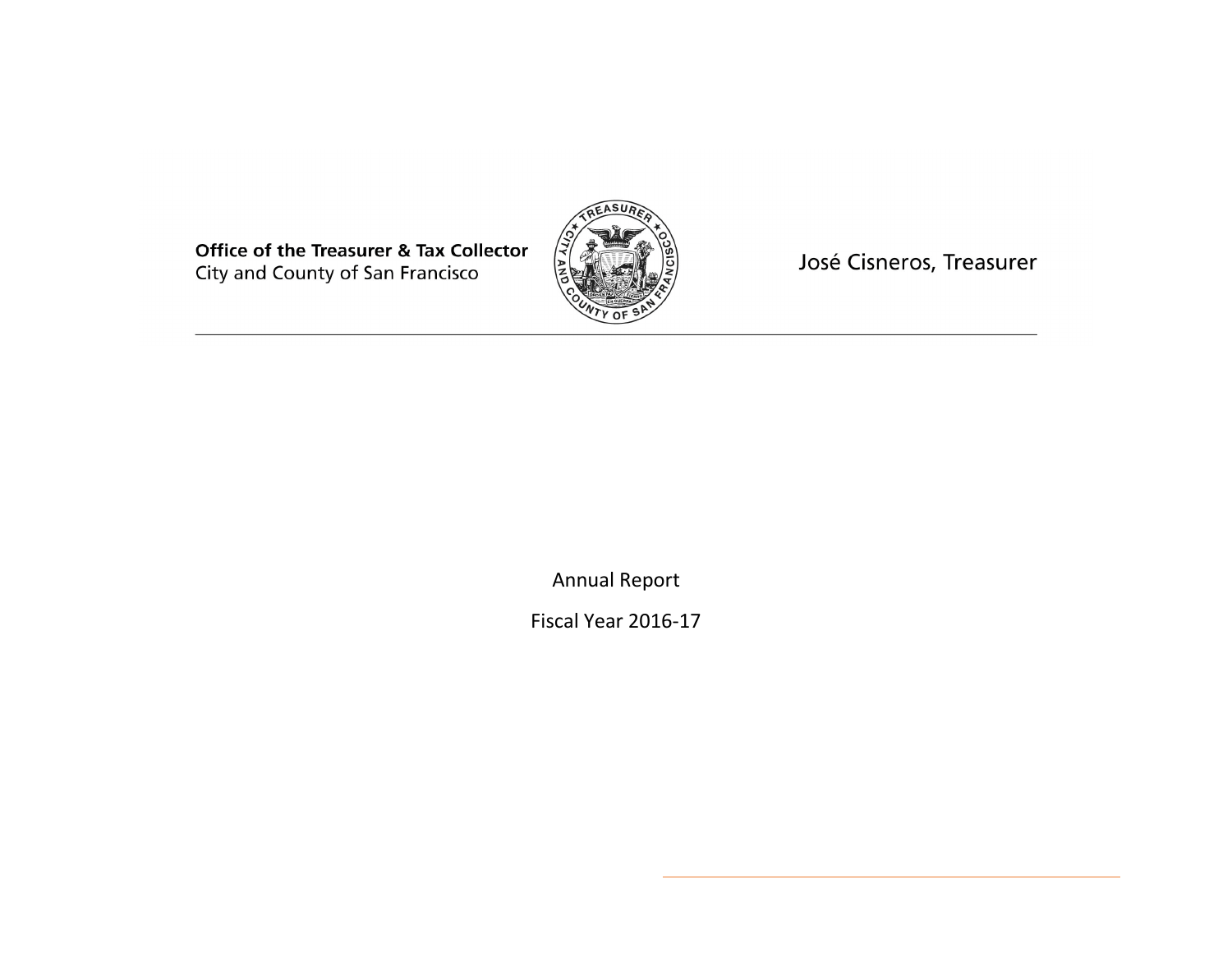# Contents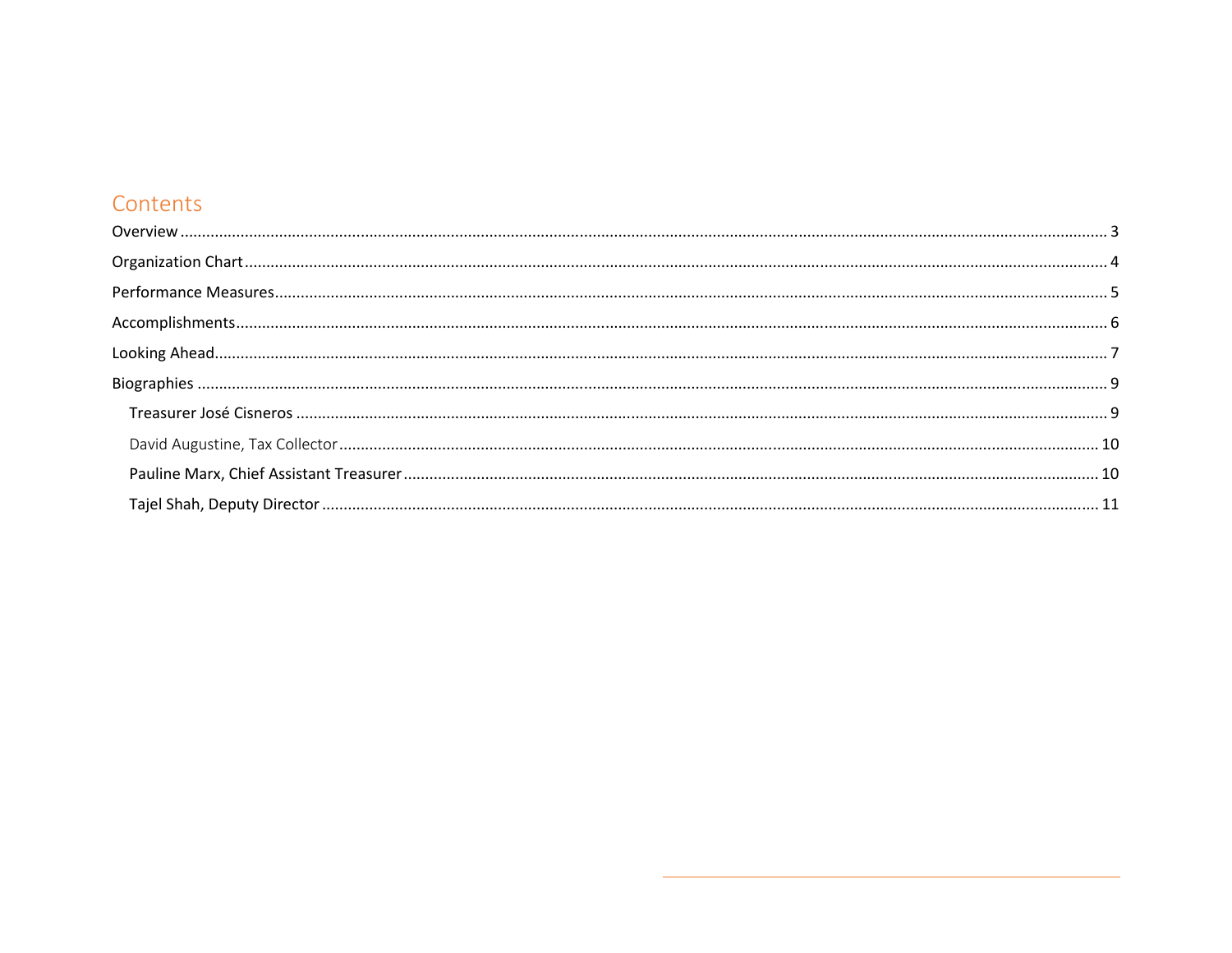## Overview

The position of San Francisco Treasurer is an elective office created by the City Charter in 1850. In July 1979, a charter amendment added the office and duties of Tax Collector to the Treasurer's responsibilities. The Office of the Treasurer & Tax Collector serves as the banker, collection agent, and investment officer for the government of San Francisco, the only combined city and county in the state of California.

The Office of the Treasurer & Tax Collector serves two basic functions for the citizens of the City and County of San Francisco:

#### **1. The collection of taxes and other city revenue**

The Office of the Treasurer & Tax Collector collects taxes and other obligations owed to the City including business taxes, property taxes and fees for various business licenses and permits required by the Municipal Code. Additionally, the Office of the Treasurer & Tax Collector investigates and collects unreported and delinquent tax obligations. The Office of the Treasurer & Tax Collector also contracts to collect current and delinquent obligations owed to other city departments, such as water and hospital bills.

### **2. The oversight of monies before disbursement**

The Office is responsible for managing the City's banking relationships and accounts and is the primary liaison and supplier of banking services for all City departments. The Office administers and controls the investment of all monies in the Treasurer's custody. It is the policy of the department to invest public funds in a manner that will provide:

- $\bullet$ Preservation of capital
- •Liquidity to meet the daily cash flow demands of the City
- • Investment returns while conforming to all state and local statutes governing the investment of public funds
- •Social responsibility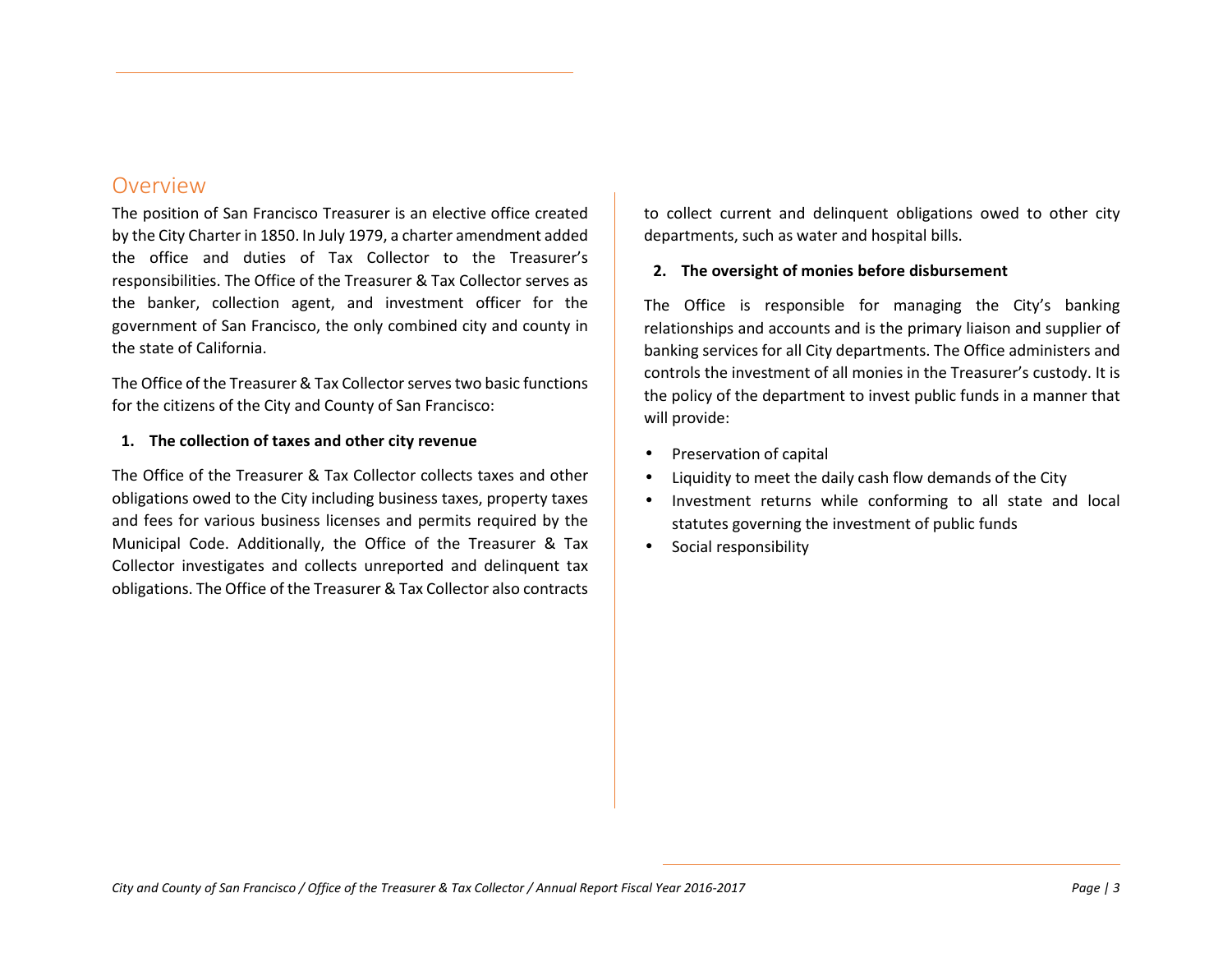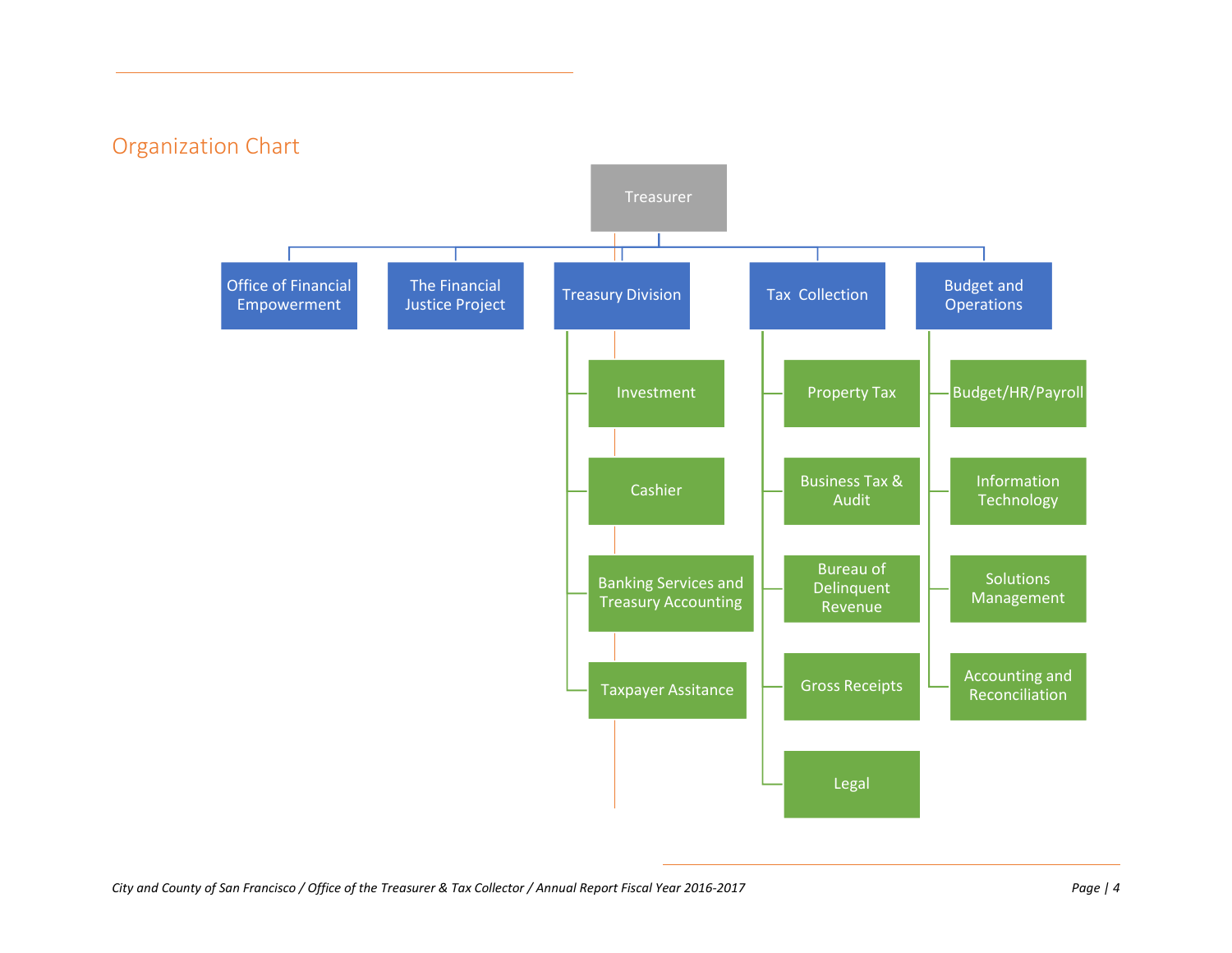# Performance Measures

|                                                                                                     | <b>FY 14</b>  | <b>FY 15</b>  | <b>FY 16</b> | <b>FY 16</b>  | <b>FY 17</b>  |  |  |
|-----------------------------------------------------------------------------------------------------|---------------|---------------|--------------|---------------|---------------|--|--|
|                                                                                                     | <b>Actual</b> | <b>Actual</b> | Actual       | <b>Target</b> | <b>Target</b> |  |  |
| Legal                                                                                               |               |               |              |               |               |  |  |
| Legal matters opened*                                                                               |               | 520           | 533          | 550           | 550           |  |  |
| Public Records Act requests*                                                                        |               | 237           | 184          | 200           | 200           |  |  |
| <b>Information Technology</b>                                                                       |               |               |              |               |               |  |  |
| Number of web-enabled transactions completed online using the SFGOV Online Services portal          | 114,773       | 127,836       | 170,693      | 125,000       | 150,000       |  |  |
| <b>Business Tax / License</b>                                                                       |               |               |              |               |               |  |  |
| Number of taxpayer audits completed                                                                 | 431           | 287           | 407          | 350           | 450           |  |  |
| Number of businesses registered                                                                     | 98,690        | 103,323       | 115,229      | 105,000       | 110,000       |  |  |
| Business Registration Fee collections, in millions                                                  | \$41.8        | \$31.2        | \$34.8       | \$33.0        | \$35.0        |  |  |
| Third Party (Transient Occupancy, Parking, Utility Users, Access Line) Tax collections, in millions | \$539         | \$580         | \$614        | \$550         | \$580         |  |  |
| Number of Regulatory Licenses issued or renewed                                                     | 15,555        | 17,917        | 16,516       | 18,000        | 20,000        |  |  |
| <b>Bureau of Delinquent Revenue</b>                                                                 |               |               |              |               |               |  |  |
| Amount of total revenue collected on all delinquent debts, in millions                              | \$78.0        | \$48.3        | \$36.0       | \$90.0        | \$90.0        |  |  |
| Amount of total revenue collected on non-business tax debts, in millions                            | \$41.0        | \$39.0        | \$28.6       | \$40.0        | \$40.0        |  |  |
| Amount of total revenue collected on business tax debts, in millions                                | \$37.0        | \$9.2         | \$7.0        | \$50.0        | \$50.0        |  |  |
| Amount of total revenue collected from summary judgments, in millions                               | \$1.8         | 1.2           |              | 1.6           | \$1.6         |  |  |
|                                                                                                     |               |               | 384,071      |               |               |  |  |
| Investment                                                                                          |               |               |              |               |               |  |  |
| Percent of portfolio in the top credit rating by market value                                       | $\pmb{0}$     | 0             | 74%          |               | 65%           |  |  |
| <b>Property Tax</b>                                                                                 |               |               |              |               |               |  |  |
| Percentage of delinquency rate of secured property taxes                                            | 2%            | 1%            | 1%           | 1%            | 1%            |  |  |
| Number of property tax refunds processed                                                            | 9,140         | 8,109         | 12,356       | 8,000         | 9,000         |  |  |
| <b>Taxpayer Assistance</b>                                                                          |               |               |              |               |               |  |  |
| Average number of days to close 311 service tickets                                                 | 4.35          | 4.51          | 2319         | 4.5           | 3.75          |  |  |
| Number of 311 service tickets received                                                              | 24,732        | 21,736        | 23,696       | 18,000        | 18,000        |  |  |
| <b>Treasury</b>                                                                                     |               |               |              |               |               |  |  |
| Total number of bank accounts managed                                                               |               |               | 324          |               | 324           |  |  |
| Total number of outgoing wires processed                                                            | 381           | 384           | 494          |               | 384           |  |  |
| Total number of returned items processed                                                            | 3,208         | 2,305         | 2,604        |               | 2,600         |  |  |

*\*Newly tracked Performance Measures; some historical data not reported.*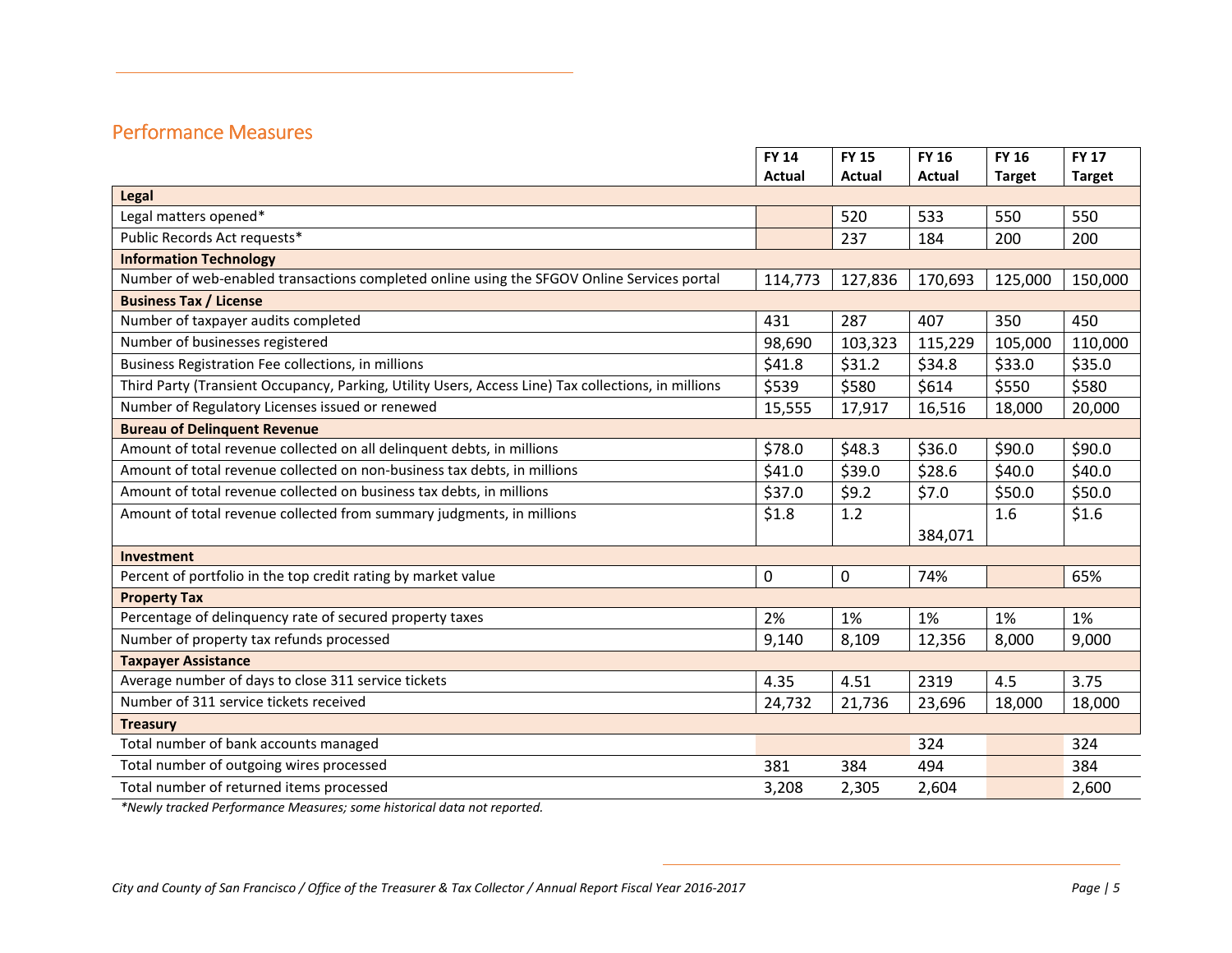# Accomplishments

#### **Effective tax collection & customer-centric services delivery**

Over the past three fiscal years, revenues collected by the Office have grown by nearly 20%. Paired with a corresponding increase in complexity of the taxes collected, the Office has seen an unprecedented volume in all areas of our work.

This year, the Office had over 180,000 online business tax filings, 1,738,000 payment transactions, 54,000 payment exceptions, 100,000 calls into 311, 220,000 property tax parcels with varied payment dates, 18,000 department license and over 20,000 refunds.

In order to accomplish continued growth in revenue without increasing staffing levels, the Office has committed to aggressive schedules to modernize technology and optimize daily work practices to meet the needs of taxpayers. The focus on quality service and communication has improved our average speed of answer from 5 minutes to 3 and one half minutes with almost half of the incoming calls being answered in less than one minute, and close to three-quarters of the calls to 311 are resolved without escalation to TTX.

#### **Small Business Improvements**

The Office continues to increase efficiency and focus on critical impact areas such as the rise of independent contractors, shortterm rental hosts, and other new taxpayers requiring more intense and targeted communications and service. Partnership and investment in both 311 and the Business Portal have helped the Office serve more taxpayers through online and phone channels, and optimize overall communication.

The Office successfully worked with the Mayor's Office and the Board of Supervisors to pass legislative changes to the business tax penalty structure to improve equity for small businesses and increase overall tax compliance. The legislative package removed the \$100 minimum penalty from one of the penalties for failing to register with the Tax Collector; and removed the fee and administrative requirements for obtaining a duplicate registration certificate.

In our ongoing efforts to make tax reporting accessible to all San Franciscans, the Office produced several multi-lingual videos to help taxpayers register a new business and file an Annual Return.

#### **Technology Enabled Operations**

The Office continues to launch online solutions to meet the changing needs of taxpayers, and streamline processes to scale operations while fostering a more collaborative and transparent work environment.

This year the Office has increased its focus on business tax audits to support the implementation of the Gross Receipts Tax. The Office developed a data warehouse to improve the quality of data sourced to OpenDataSF and increase the Office's business intelligence utilization (BI).

Externally, the Office continues to serve as a knowledge base for inter-agency projects. TTX extended its contract for paperless workflow and digital archiving to other departments to facilitate citywide efforts in digitization and standardization of technology platforms; continued its partnership with the Assessor-Recorder's Office and Controller's Office on the new Property Tax Replacement project and the Financial System Project (F\$P).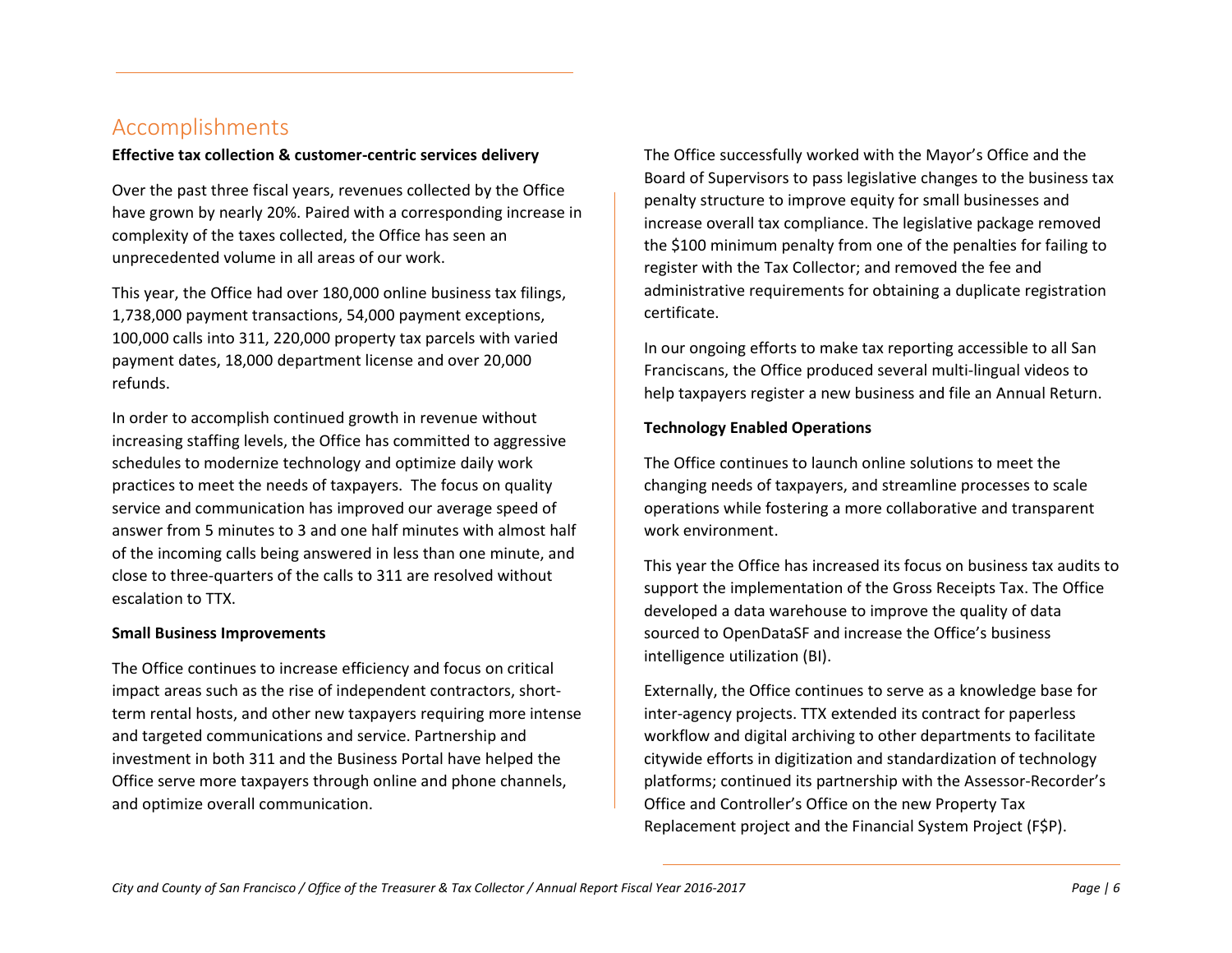#### **Financial Justice**

San Francisco is the first city in the nation to launch a Financial Justice Project to assess and reform how fees and fines impact our cities' most vulnerable residents. Too often government programs and courts levy fines and fees on people, partly to generate revenue to balance public budgets. There is often an insidious unintended impact of this practice---to push people into poverty. These fines and fees can knock people down so hard they can't get back up. Poor people and people of color are usually hit the hardest. These financial penalties can make government a driver of inequality, not an equalizer.

The Treasurer's Office was the first in the nation to create an Office of Financial Empowerment that aims to build up San Franciscans' financial reserves. We have started many programs, including Bank on San Francisco and Kindergarten to College that help people enter the financial mainstream and build their savings. These programs are lauded as national models and have helped tens of thousands of families. However, much of this work could be undone by fines and fees that undermine the financial security of our most vulnerable families.

#### **Kindergarten to College**

In 2011 the City and County of San Francisco launched the nation's first universal, automatic college savings account program. The goal was to establish a model that automatically enrolled every student in savings, creating a culture of savings in San Francisco public schools and demonstrating that a public investment in child savings was a worthwhile use of taxpayer funds.

In San Francisco today, every child begins school in the financial mainstream, with a financial asset in their own name. The program has over 27,000 accounts, and the savings rate in San Francisco through K2C is over six times the national average. Families have saved over \$2.3 million for college through K2C, and 50% of the families saving are in the National School Lunch program.

# Looking Ahead

 In 2017, the department will leverage its technology improvements to improve the efficiency of our inter-departmental work with San Francisco businesses. TTX is already the central place for billing and collections of fees and taxes; now City agencies and members of the public increasingly rely on TTX's business data for a variety of functions, made possible by the enhanced online business Account Update and new business registration application.

After several large-scale technology implementations, the joint effort among TTX, ASR and CON to secure and migrate to a modern property tax and appraisal systems will be a key focus for all the departments. As with past technology implementations, the efforts will be grounded in building a system that improves outcomes and efficiencies for the stakeholders; achieving accelerated results; and capitalizing on our strong operational backbone that enables us to move data and transactions quickly through multiple systems with little intervention.

The department will spearhead a procurement process for a credit card processing partner that meets a majority of the departments' needs as well as extend CCSF's overall online commerce offerings that enable residents to engage with us in ever more convenient ways.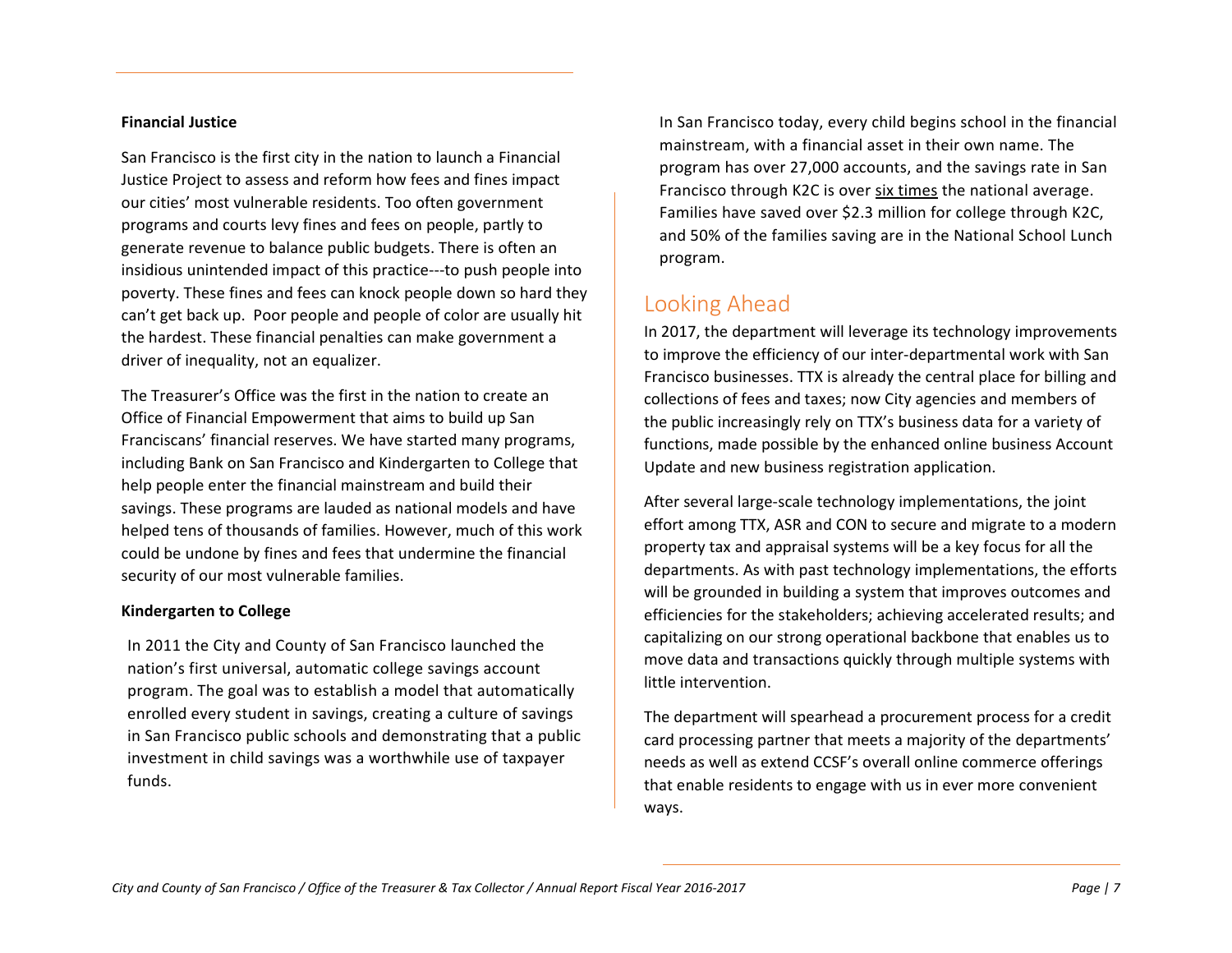TTX will also further expand upon its efforts in staff development; last year, TTX instituted new management factors for success. In the upcoming year, TTX will be implementing professional development for all managers and critical in-service days for staff. This will be structured to re-double our efforts to improve the overall work environment with the roll-out of alternative work schedules and flexible time, office-wide communications and recognitions and improving work practices with a focus on employee satisfaction.

As TTX enters into the fourth year of implementation of the new business taxes (Gross Receipts Expense Tax and Administrative Office Tax along with the new configuration for Registration Tax), TTX is creating a new section – Compliance & Audit that brings together two different sections, Investigations and Audit, and adds a new data analytics team. The driver of this change is the increased data available to the department that enables diversification of our compliance, audit and field work approaches. The expected outcome is greater compliance with San Francisco taxes by businesses.

TTX will continue to meet the voters and legislators mandates by implementing the Sugary Drinks Tax as well as review new options related to the production and sale of cannabis.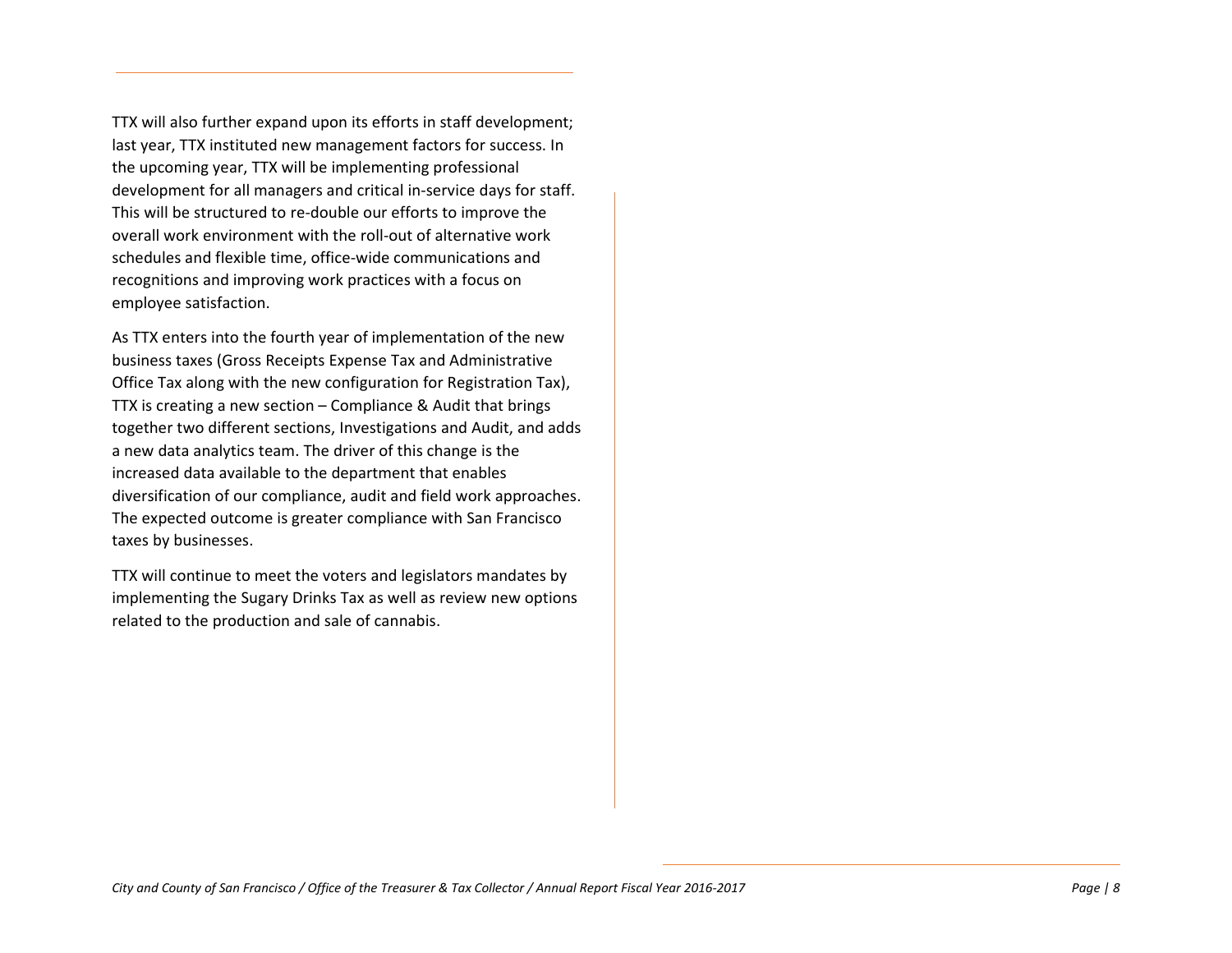## Biographies Treasurer José Cisneros



In September 2004, Mayor Gavin Newsom appointed José Cisneros as Treasurer for the City and County of San Francisco. As Treasurer, he serves as the City's banker and chief investment officer, managing all tax and revenue collection for San Francisco. He was first elected to a full term in November 2005.

Treasurer Cisneros is proud to lead an accomplished and effective city

department. Under his tenure, the office has achieved the lowestever property tax delinquency rate in the history of San Francisco. This means more services for the people of San Francisco, and lessens the pressure to increase taxes. Treasurer Cisneros has also achieved high investment returns, outpacing other large California counties while preserving the safety and liquidity of the City's money. He is also proud of the excellent customer service offered to the people of San Francisco, which has consistently been rated "excellent" or "good" by more than 90% of those surveyed.

Treasurer Cisneros strongly believes that his role of safeguarding the City's money extends to all San Francisco residents. In January of 2005 Treasurer Cisneros led the implementation of the Working Families Credit Program, an innovative public/private partnership providing a tax credit to qualified San Francisco families. More than 9,500 of the City's lowest-income working families have received over \$2 million from the program, which provides a match to the federal Earned Income Tax Credit. Treasurer Cisneros continues to expand his role as a financial educator and advocate for low-income

San Franciscans through creating innovative programs aiming to give all city residents access to a bank account and lessen the need for check cashers and payday lenders.

Prior to his appointment, Treasurer Cisneros served as Deputy General Manager for the San Francisco Municipal Transportation Agency. In this capacity, he managed MUNI's \$7 billion capital program designed to repair, replace and enhance system assets – including the 3rd Street Rail extension serving Chinatown, Mission Bay and the residents of Bay View and Hunters Point. Before working at MUNI, Treasurer Cisneros served as a member of the MTA Board of Directors and was instrumental in creating Proposition E, the Muni Reform Charter Amendment.

Treasurer Cisneros has a strong business background in the private sector, previously working for IBM Corporation and Lotus Development Corporation as a Senior International Product Manager. Prior to this, he was an Assistant Vice President at Bank of Boston where he managed financial product portfolios valued at over \$100 million.

Treasurer Cisneros received his Bachelor of Science from Sloan School of Management at the Massachusetts Institute of Technology (MIT) and studied for an MBA at Boston University.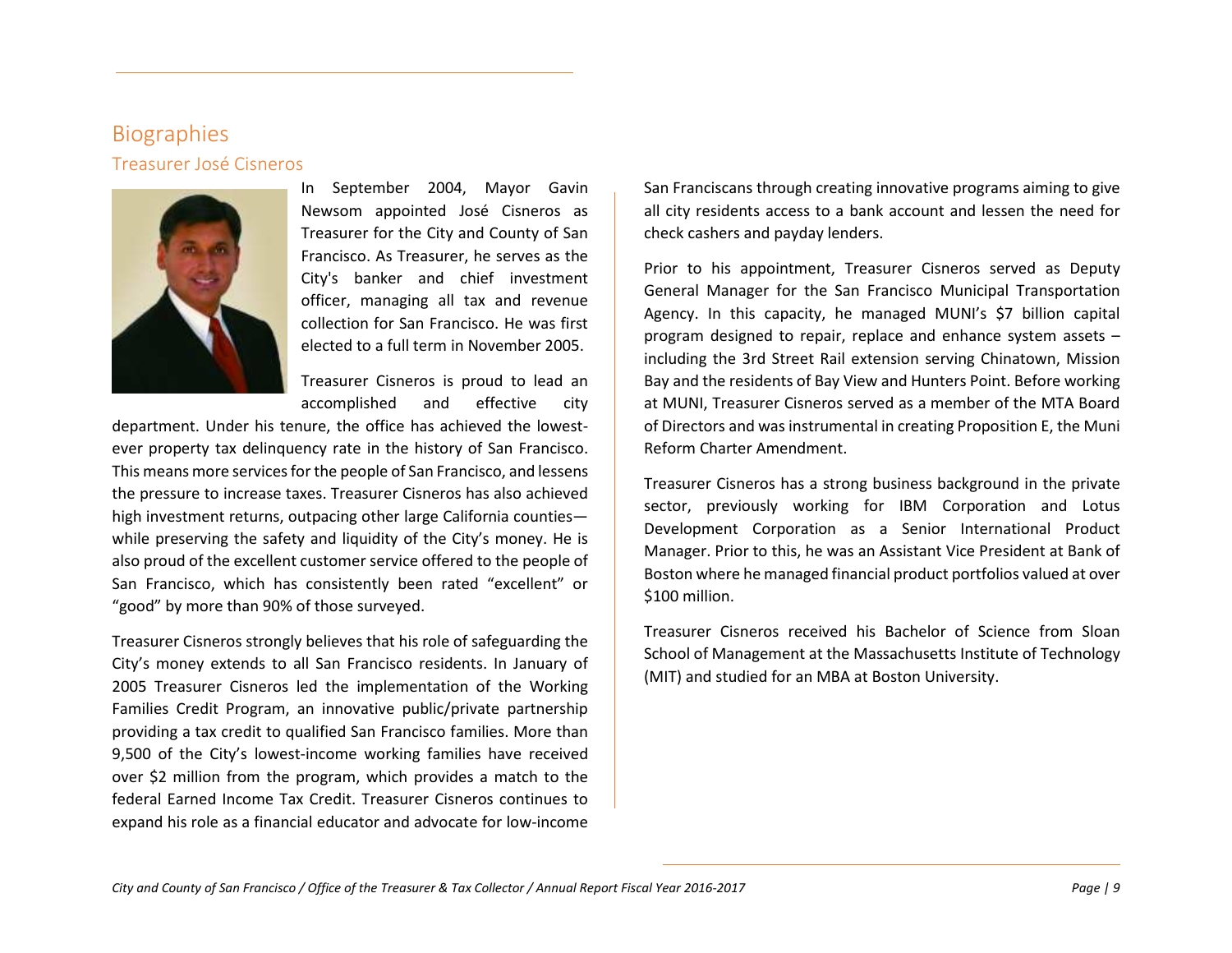## David Augustine, Tax Collector



In March 2013, Treasurer José Cisneros appointed David Augustine as San Francisco Tax Collector. The San Francisco Tax Collector is responsible for all tax collection in the City and is the ex officio license collector under California law.

Mr. Augustine joined the Office in 2004 as Policy & Legislative Manager, and was instrumental in the implementation of the Treasurer's many innovative social programs, including Bank on San

Francisco, Kindergarten to College, and the Working Families Credit program. As Tax Collector Attorney he represented the office in a number of bankruptcy proceedings and coordinated collections work with the Bureau of Delinquent Revenue.

Mr. Augustine is a native of the San Francisco Bay Area and resides in San Francisco with his husband and daughter. Prior to joining the City he worked in municipal public finance, and with the New York City Mayor's Office. He holds a J.D. from Stanford Law School and a B.A. in Political Science from Swarthmore College. He is a member of the California State Bar.

## Pauline Marx, Chief Assistant Treasurer



As Chief Assistant Treasurer, Pauline Marx serves as Deputy to José Cisneros and manages investments, banking, cashiering, remittance, and general customer service for the Office of the Treasurer and Tax Collector.

Ms. Marx serves as Board President for the City & County of San Francisco Retiree Health Care Trust Fund and is a Board Member of the Government Finance Officers Association. She previously served

as President of the California Society of Municipal Finance Officers.

Ms. Marx has a bachelor's degree from the University of Michigan and an MBA from Yale School of Management. She has lived in the San Francisco Bay Area since 1979, working for both investment banking firms and local governmental agencies, always focusing on the intersection of business and public policy at the local government level.